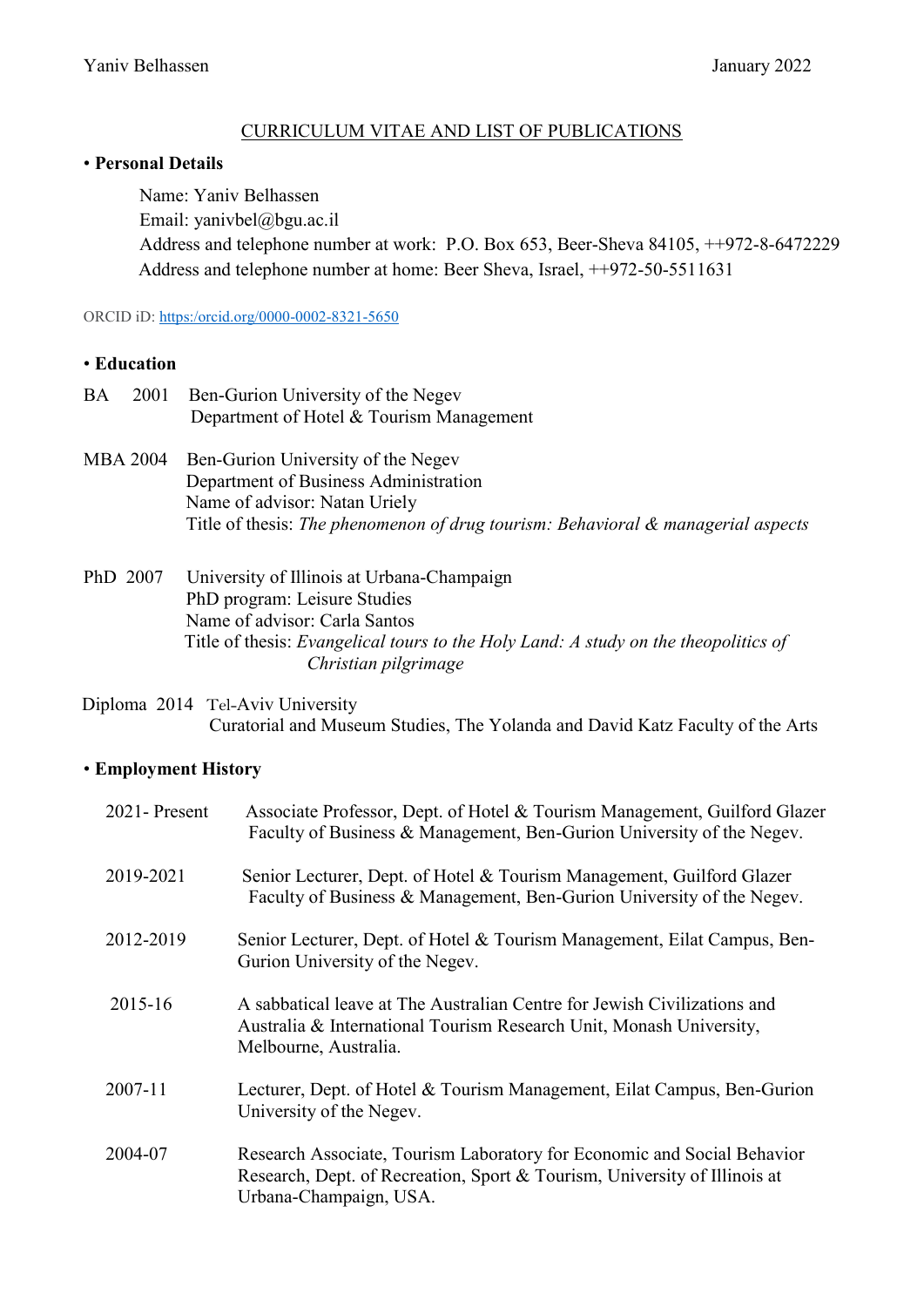# • **Professional Activities**

(a) Positions in academic administration

|         | 2020-Present Head, Departmental Graduate Program Teaching and Curriculum                |
|---------|-----------------------------------------------------------------------------------------|
|         | Committee – Department of Hotel & Tourism Management.                                   |
|         | 2020-Present Head, Library Committee, Department of Hotel & Tourism Management.         |
|         | 2020-Present Coordinator, Departmental research seminar. Hotel & Tourism Management.    |
|         | 2020-Present Member, Faculty Teaching and Curriculum Committee. Guilford Glazer Faculty |
|         | of Business & Management.                                                               |
| 2007-18 | Admission committee – The program of Hotel $&$ Tourism MGT, Eilat Campus.               |
| 2011-18 | Practicum coordinator – The program of Hotel & Tourism MGT, Eilat Campus.               |
| 2008-10 | Coordinator, Monthly academic seminar, Eilat Campus.                                    |
| 2006-7  | Graduate students' representative, Graduate Committee - Department of                   |
|         | Recreation, Sport & Tourism, College of Applied Health Science, University of           |
|         | Illinois at Urbana-Champaign.                                                           |
|         | (b) Professional functions outside universities/institutions                            |
| 2019    | Organization and coordination of a symposium on "The dark side of the night-time"       |
|         | economy: Prostitution, sexual attacks & sexual harassments in entertainment places".    |
|         | Held in Ben-Gurion University, Eilat Campus.                                            |
| 2019    | Member, Professional Promotions Committee, Kinneret College, Israel.                    |
| 2018    | A referee in the Strategic Research Grant in Social Sciences, Ministry of Science,      |
|         | Technology & Space, Israel.                                                             |
| 2018    | A member in the Scientific Committee, Int. Conference on Tourism, Greece                |
| 2017    | Chair, Session on "Authenticity & Commodification", The $7th$ International             |
|         | Conference on Tourism, Chiang Mai University, Thailand.                                 |
| 2015    | Symposium on "Spiritual Tourism: Transformative and Socially Engaged or                 |
|         | Negligible?" Held in the National Centre for Australian Studies, Monash University.     |
| 2015    | Reviewer, The British Academy BA - Leverhule Small Research Grants                      |
| 2015    | Actor & creative partner, Legislative theater project with asylum seekers at Holot      |
|         | Detention Center, Israel.                                                               |
| 2011,14 | Reviewer for the <i>Israeli Science Foundation</i> (ISF)                                |
| 2013    | Editor, Monthly newsletter, Combatants for Peace                                        |
| 2012    | Organization and coordination of a symposium on "Casino: A tourism development          |
|         | stimulus or a social hazard". Ben-Gurion University, Eilat Campus.                      |
| 2010    | Organization of a symposium on Marketing Turkey in Israel, BGU, Eilat Campus            |
| 2010    | Coordinator of a professional workshop: "Disaster Mental Health Assistance in           |
|         | a Public Health Emergency". Ben-Gurion University, Eilat Campus.                        |
| 2010    | MA thesis reviewer- Department of Anthropology, Ben-Gurion University.                  |
| 2009    | A member of the organizing committee. "Eilat Conference for Tourism Destination"        |
|         | Development and Branding," Ben-Gurion University.                                       |
| 2009    | Organization and moderation of a seminar on "Tourism and Spirit-Possession in           |
|         | Thai Festivals", Ben-Gurion University, Eilat Campus.                                   |
| 2009    | Referee for Israel Anthropological Association - MA competition                         |
| 2008    | A member of the organizing committee, the 6th Annual Meeting of the Israeli             |
|         | Academics Tourism Forum (IATF), Ben-Gurion University, Eilat Campus.                    |
| 2007    | Organization and coordination of a full-day seminar and symposium on the study of       |
|         | violence and bullying at schools, Ben-Gurion University, Eilat Campus                   |
| 2007    | Volunteering at the 3rd International Congress of Qualitative Inquiry, University of    |
|         | Illinois at Urbana-Champaign.                                                           |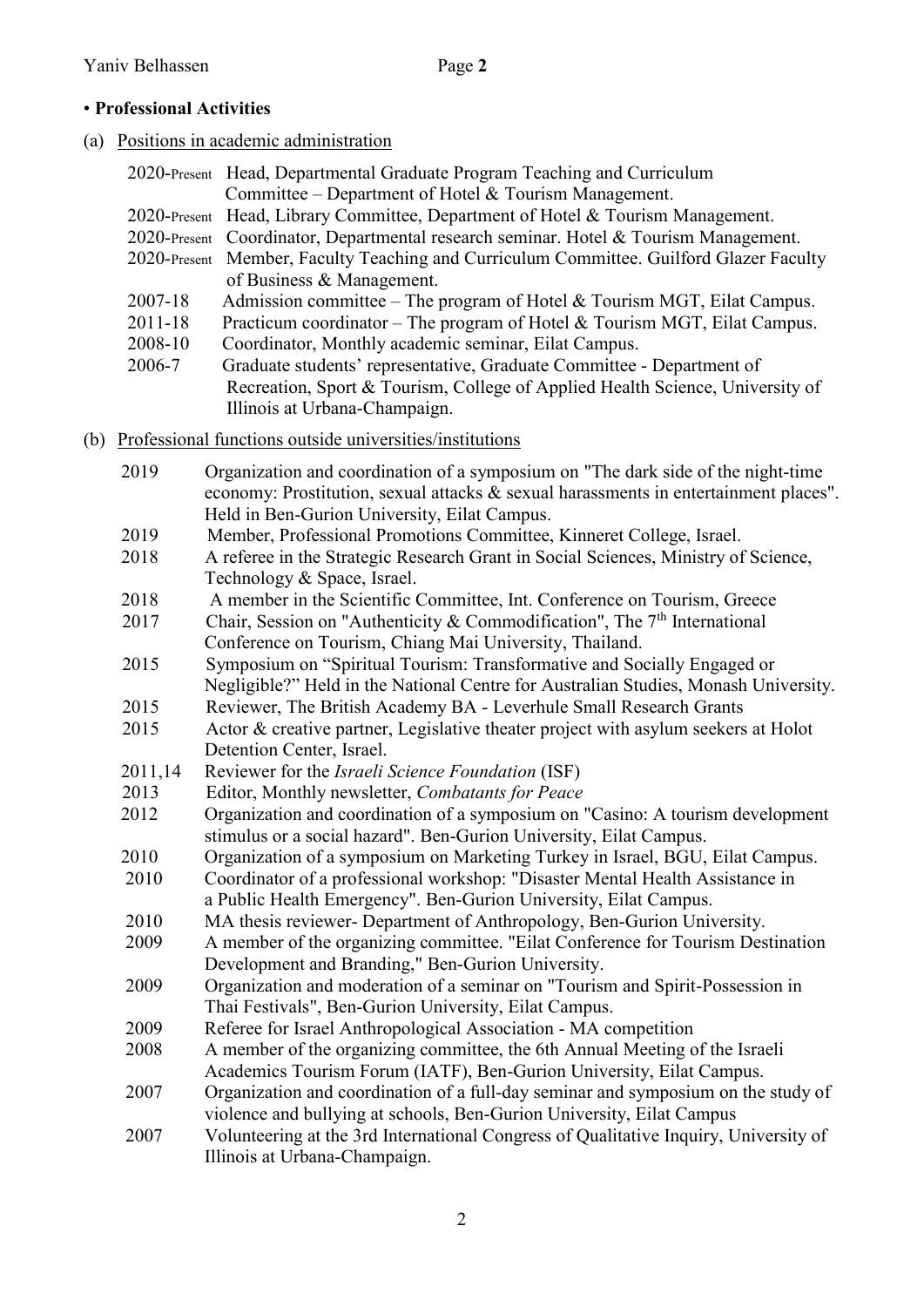- (c) Significant professional consulting
	- 2015-21 *Combatants for Peace* and *The Israeli Palestinian Bereaved Families for Reconciliation & Peace* – Statistical analysis of the post ceremony survey. 2016-18 Eilat Municipality - The Blueprint for Education and Tourism.
- (d) Editor or member of editorial board of scientific or professional journal 2019-Present Associate Editor (member of the editorial board), *Annals of Tourism Research* 2020-Present Associate Editor (member of the editorial board), *Tourist Studies* 2018 - Co-Guest Editor of a Special Issue, *Tourism Management Perspectives*
- (e) Ad-hoc reviewer for journal

|         | 2006-Present Referee, Annals of Tourism Research                                    |
|---------|-------------------------------------------------------------------------------------|
|         | 2008-Present Reviewer, Tourism Management                                           |
|         | 2008-Present Reviewer, Current Issues in Tourism                                    |
|         | 2011-Present Reviewer, International Journal of Hospitality Management              |
|         | 2017-Present Reviewer, International Journal of Contemporary Hospitality Management |
|         | 2018-Present Reviewer, Journal of Hospitality, Leisure, Sport & Tourism Education   |
|         | 2014-Presnet Reviewer, Tourism Geographies                                          |
|         | 2019-Present Reviewer, Journal of Teaching in Travel & Tourism                      |
|         | 2017-Present Reviewer, Journal of Sustainable Tourism                               |
|         | 2016-Present Reviewer, Tourist Studies                                              |
|         | 2021-Present Reviewer, Leisure Sciences                                             |
| 2012-18 | Reviewer, Tourism Analysis                                                          |
| 2017    | Reviewer, World Leisure Journal                                                     |
| 2015    | Reviewer, Journal of Business Ethics                                                |
|         | 2009-Present Reviewer, Journal of Heritage Tourism                                  |
| 2012    | Reviewer, Journal of Culture, Tourism & Hospitality Research                        |
| 2009-11 | Referee, Leisure Studies                                                            |
| 2011    | Reviewer, Journal of Material Culture                                               |
| 2011    | Reviewer, Journal of Tourism Challenges & Trends                                    |
| 2010    | Reviewer, Tourism: An Interdisciplinary Journal                                     |
| 2008    | Assessor, British Journal of Sociology                                              |
| 2008    | Reviewer, Journal of Management, Spirituality & Religion                            |

(f) Membership in professional/scientific societies

| 2010-21 | International Sociological Association (ISA), RC50 – International Tourism |
|---------|----------------------------------------------------------------------------|
| 2007-19 | Israel Sociological Society (ISS)                                          |
| 2007-19 | Israeli Academic Tourism Forum (IATF)                                      |
| 2016    | Council for Australasian Tourism and Hospitality Education (CAUTHE)        |
| 2006-10 | National Recreation & Park Association (NRPA)                              |

#### **• Educational activities**

(a) Courses taught

|              | 2019-Presnet "Leadership & management in tourism organizations", Undergraduate, BGU. |
|--------------|--------------------------------------------------------------------------------------|
|              | 2020-Present "Value-based leadership in the tourism sector", Graduate, BGU.          |
|              | 2007-Present "Introduction to tourism studies", Undergraduate, BGU.                  |
| 2007-Present | "Principles of management", Undergraduate, BGU.                                      |
| 2017-Present | "Qualitative research methods", Graduate, BGU.                                       |
| 2007-2018    | "Sociology of tourism", Undergraduate, BGU.                                          |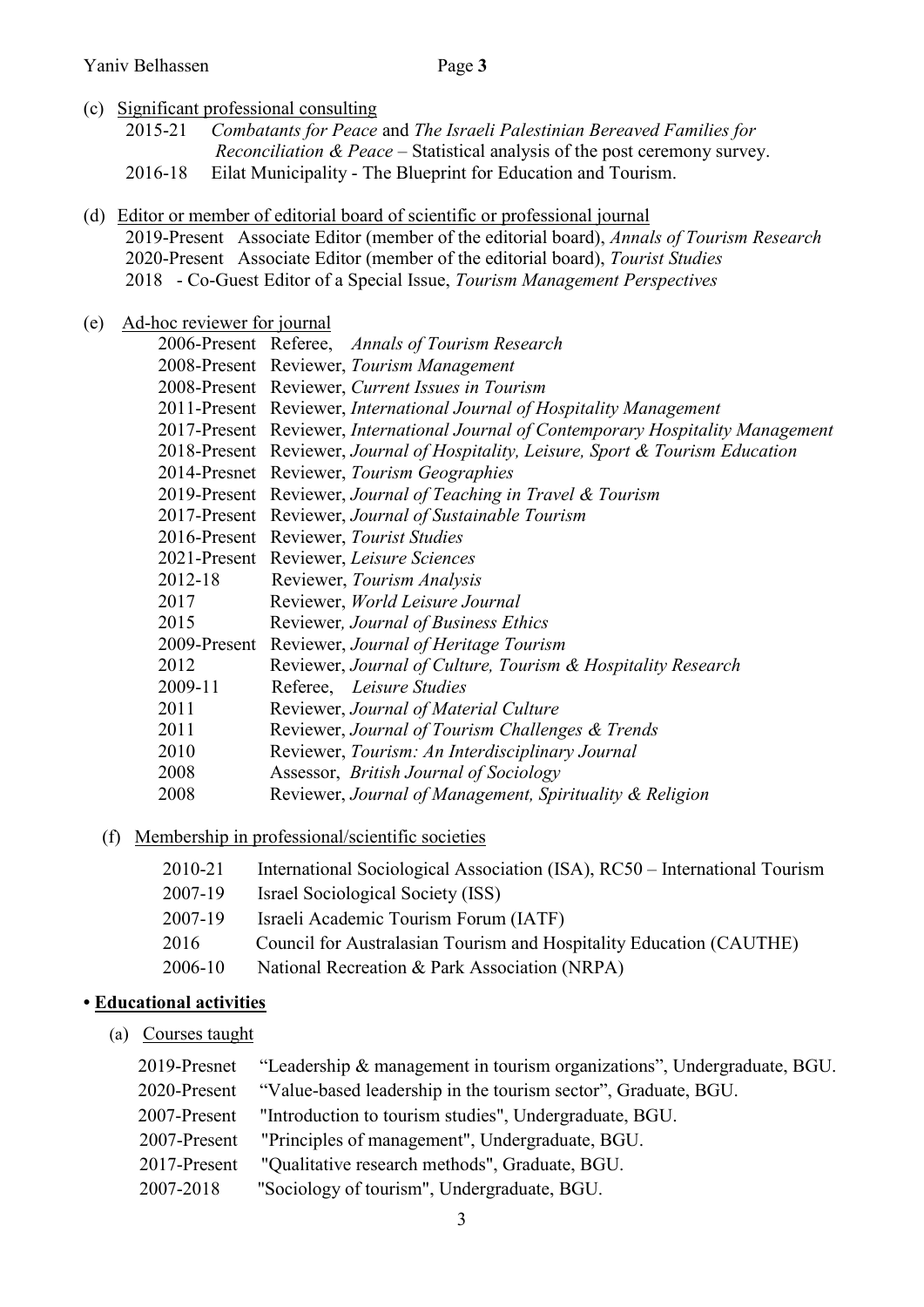| 2011-2019 | "Practicum in tourism", Undergraduate, BGU.                                              |
|-----------|------------------------------------------------------------------------------------------|
| 2015-2017 | "Political tourism in the Israeli-Palestinian space", Undergraduate, BGU.                |
| 2007-2013 | "Critical management studies", Graduate, BGU.                                            |
| 2009      | "Selected issues in leisure studies", Undergrad, Zinman College at Wingate<br>Institute. |

## (b) Research students

|                    | 2011 - 2013 MBA Ortal Assor (With Prof. Natan Uriely) |                                                                  |
|--------------------|-------------------------------------------------------|------------------------------------------------------------------|
|                    | 2012 - 2015 MBA Carmit Vahaba                         |                                                                  |
|                    |                                                       | 2012 - 2014 Postdoc Dr. Dimitrios Stylidis (With Dr. Amir Shani) |
|                    |                                                       | 2012 - 2014 Postdoc Dr. Matina Terizdou (With Dr. Amir Shani)    |
| $2019 - 2021$ MA   | Eve Ifergan (With Prof. Natan Uriely)                 |                                                                  |
| 2020 - Present PhD | Karen Levisohn                                        |                                                                  |
| 2020 - Present MA  | Ariel Cohen                                           |                                                                  |

### • **Awards, Citations, Honors, Fellowships**

#### (a) Honors, Citation Awards

- 1999 The Association of Advancing of Education in Israel.
- 1999-01 The Israeli Ministry of Education, Ministry of Education's scholarship.
- 2000 Ben-Gurion University of the Negev, The Dean of Students Scholarship.
- 2001 The Israeli Parliament's Chairman Fund, Parliament's chairman scholarship.
- 2001 Ben-Gurion University of the Negev, Summa Cum Laudi (B.A).
- 2012 Thompson Rivers University, Canada Guest Speaker, International Days.
- 2014 Toronto Award for Excellence in Research.
- 2016 The International Peace & Security Institute, Hague Symposium (with Distinction).
- (b) Fellowships
- 2002 The Wuppertal Program of Bergische University, Germany (~\$1000). Purpose: The winners of the fellowship are expected to complete their research while in residence at Wuppertal under the supervision of a German professor (Supervised by Prof. Klaus Bartolke).
- 2006-7 The Program of Human Dimensions of Environmental Systems (HDES), University of Illinois at Urbana-Champaign (\$5500). Purpose: The fellowship aims at enhancing scholarship on "the mutual interdependence of humans and their physical and social environments." It requires a weekly participation in a scholar seminar. My project, "Protestant fundamentalism and environmentalism", was presented at HDES conference.
- 2017-8 A Fellow, Mandel Program for Local leadership in Eilat-Eilot. Purpose: The Mandel Center for Leadership in the Negev, founded by the Mandel Foundation–Israel, runs local leadership programs that seek to develop quality leadership in the public sector and civil society throughout the Negev – leadership guided by valuesbased vision, and capable of driving and implementing change.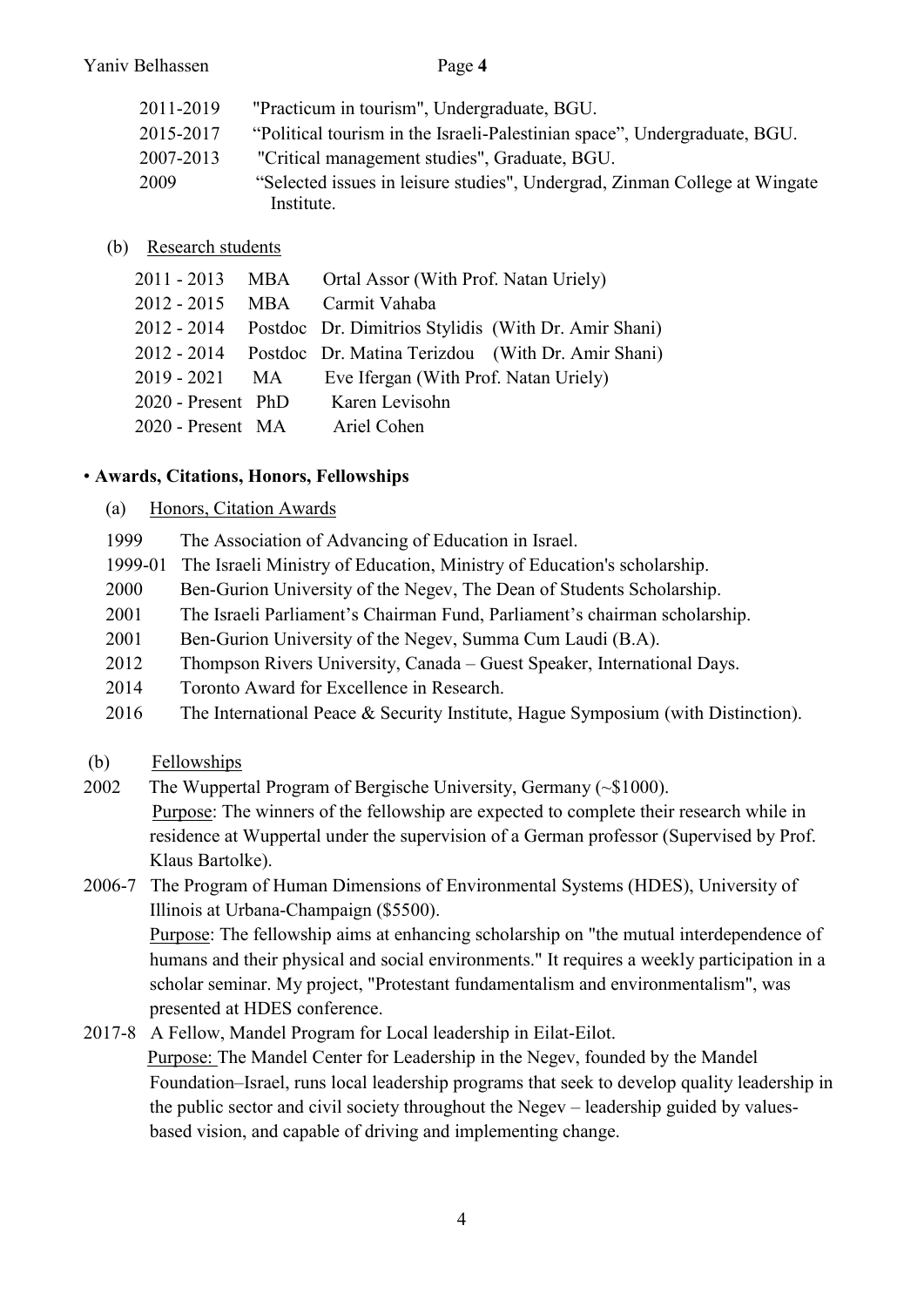## • **Scientific Publications**

| Google scholar: h-index: 22           | Web of Science: h-Index: 14          |
|---------------------------------------|--------------------------------------|
| <b>Citations: 2560</b>                | <b>Citations: 940</b>                |
| <b>Excluding self-citations: 2500</b> | <b>Excluding self-citations: 910</b> |

# (a) Authored books

- 1. Belhassen, Y. (2004). (Title in Hebrew:) *"Tayarut Samim: Heibetim Hitnaagutyim Ve'nihulim" - The Phenomenon of Drug Tourism: Behavioral and Managerial Aspects*. Jerusalem: The Anti Drugs Authority (Published thesis).
- (b) Editorship of collective volumes
- 1. Belhassen, Y. (2008). (ed). *The Proceeding of IATF's 6th Annual Conference*. Beer Sheva: Ben-Gurion University publishing house.
- \*2. Cheer, J. M., Belhassen, Y, & Kujawa, J. (2017). Guest editors of a Special Issue: Spiritual tourism: Transformative and socially engaged or negligible? *Tourism Management Perspectives*, Elsevier.
- (c) Chapters in collective volumes Conference proceedings, book chapter, entry, etc.
- 1. Belhassen, Y. (2004). "Drug tourism" Presented at the 35th Conference of the Israeli Sociological Society (ISS), Ben-Gurion University, Beer-Sheva, Israel (In Hebrew).
- 2. Belhassen, Y., Buzinde, C., Li, C., Mowatt, R., Mulvaney, M., Reible, H., & Shinew, K. (2005). "What we aren't studying in leisure: A look 'outside' our field", In *The Two Solitudes: Isolation or Impact*, the 11th Canadian Congress on Leisure Research (CCLR), Malaspina University-College, Nanaimo, British Colombia, Canada (ISBN 1-896886-01-9).
- 3. Belhassen, Y., Santos, C. A. & Uriely, N. (2005). Cannabis usage in tourism: A sociological perspective. In: *2005 National Recreation and Parks Association Leisure Research Symposium – Conference Proceedings*, Ashburn VA: National Recreation & Park Association.
- 4. Belhassen, Y. (2007). "Protestant fundamentalism and environmentalism." In *Human Dimension of Environmental System* (p.8) The Environmental Horizons Conference: The annual conference of Environmental Council of the University of Illinois, Urbana IL: University of Illinois at Urbana-Champaign.
- 5. Belhassen, Y. (2007). "Discussing reflexivity in social research: Lessons from a study on evangelical pilgrimages." In *The Third International Congress of Qualitative Inquiry- Abstract*s, Urbana IL: University of Illinois at Urbana-Champaign.
- 6. Belhassen Y. & Uriely, N. (2008). "Perceived Risk of Drug Taking Backpackers". In Bonny-Noach, H.(ed.) *Backpackers and Drug Abuse: A Documentary, Research, Treatment and Prevention Perspective*, pp. 288-300. Jerusalem: The Bialik Institute Publishing House and the Israeli Anti-Drugs Authority (in Hebrew).
- 7. Belhassen, Y., Caton, K. & Stewart W. P. (2008). "Authenticity and the pilgrim experience: Where place, actions and belief intersect." In: Abstracts from the 2008 National Recreation and Parks Association Leisure Research Symposium (pp. 18-21), Ashburn VA: National Recreation & Park Association (ISBN 978-0-9786572-7-5).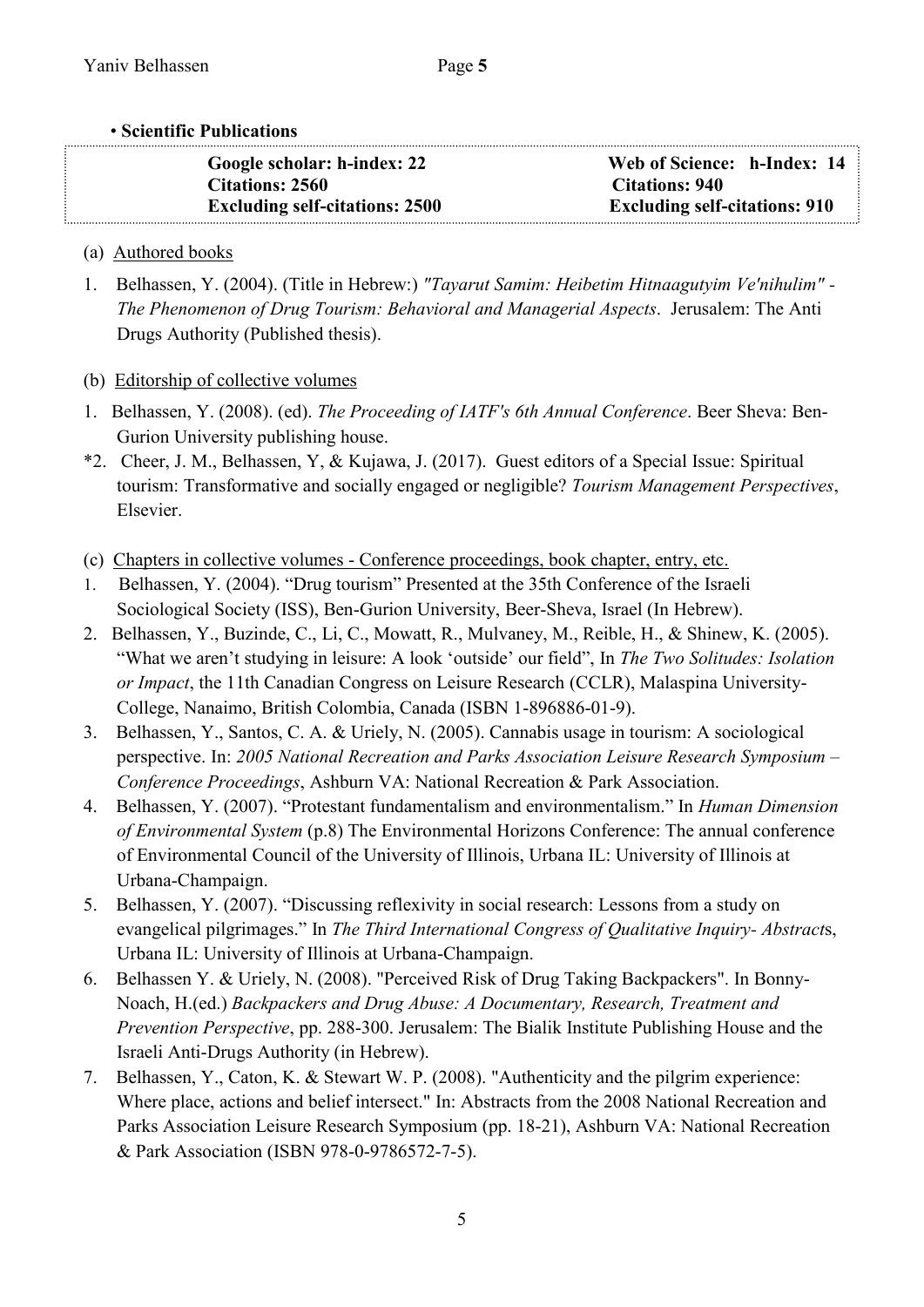- 8. Belhassen, Y. (2009). "Tourism as a cohesive resource" In: Abstract from the 40<sup>th</sup> conference of the Israeli Sociological Society (ISS). Rishon Lezion: College of Management Academic Studies.
- 9. Belhassen, Y. (2009). "The contested ideological terrain of evangelical pilgrimage to the Holy Land" In *Emotion in Motion: The Passion of Tourism, Travel & Movement – Conference Proceedings*, Leeds: The Center for Tourism & Cultural Change, Leeds Metropolitan University (ISBN: 978-1-907240-08-9).
- 10. Belhassen, Y. & Caton, K. (2010). "How do we know whether research has advanced? An epistemological enquiry into Tourism Studies." In the 37<sup>th</sup> World Congress of Sociology held in Gothenburg, Sweden. *Sociology on the Move* (pp.43-44). San Diego CA: Proquest.
- 11. Belhassen, Y. (2011). "The construction of the imaginary Holy Land in the evangelical subculture." In *Tourism Imaginary: An International Conference*. Berkeley CA: University of California at Berkeley & Universite de Paris 1 Pantheon Sorbonne (p.5).
- 12. Belhassen, Y. & Caton, K. (2011). "Rethinking management education in the study of tourism." In *Advancing the Social Science of Tourism 2011* (pp.12-13), University of Surrey.
- 13. Caton, K. & Belhassen, Y. (2011). "Of truth or consequences: Taking the moral turn in tourism studies." In *Advancing the Social Science of Tourism 2011* (pp.22-23), University of Surrey.
- 14. Belhassen, Y. (2012). "Eilat Syndrome: The hospitality industry as a liminal workplace" In the Proceeding of the 2<sup>nd</sup> Advances in Hospitality and Tourism Marketing and Management Conference (AHTMM).
- 15. Pastoor, C., Caton, K., Belhassen, Y., Collins, B., and Wallin, M. (2015). "Let there be rock! A tale of two Christian music festivals". In O. Moufakkir and T. Pernecky (eds.), *Social and Cultural Aspects of Events*. Oxfordshire, UK: CABI.
- 16. Belhassen, Y. (2016). "Deviance", Tourism. Entry for the *Encyclopedia of Tourism*, J. Jafari and X. Honggen (eds.) Springer (p. 150-151).
- 17. Belhassen, Y. (2019). "A conceptual framework for sustainable development of marijuana tourism," *Critical Tourism Studies Proceedings*, Vol. 2019, Article 82.
- (d) Refereed articles and refereed letters in scientific journals

**Info in parentheses: JR- According to the Australian Business Deans Council IF – According to ISI JCR – According to Clarivate Analytic** 

- 1. Uriely, N. & Belhassen, Y. (2005). Drugs and Tourists' Experiences. *Journal of Travel Research*, 43(3), 238-246. (IF: 7.027; JR: A\*; JCR: Q1, 3/52).
- 2. Uriely, N. & Belhassen, Y. (2006). Drugs and Risk Taking in Tourism. *Annals of Tourism Research*, 33(2), 339-359. (IF: 5.908; JR: A\*; JCR: Q1, 5/52).
- 3. Belhassen, Y. & Santos, C.A. (2006). An American Evangelical Pilgrimage to Israel: A Case Study on Politics and Triangulation. *Journal of Travel Research*, 44(4), 431-441. (IF: 7.027; JR: A\*; JCR: Q1, 3/52).
- 4. Belhassen, Y. & Caton, K. (2006). Authenticity Matters. *Annals of Tourism Research*, 33(3), 872- 875. (IF: 5.908; JR: A\*; JCR: Q1, 5/52).
- 5. Belhassen, Y., Santos, C.A., & Uriely, N. (2007). Cannabis Usage in Tourism: A Sociological Perspective. *Leisure Studies,* 26(3), 303-319. (IF: 1.566; JR: A; JCR: Q3, 42/52). Republished abstract in The Chronicle of Higher Education, 55(44), A6.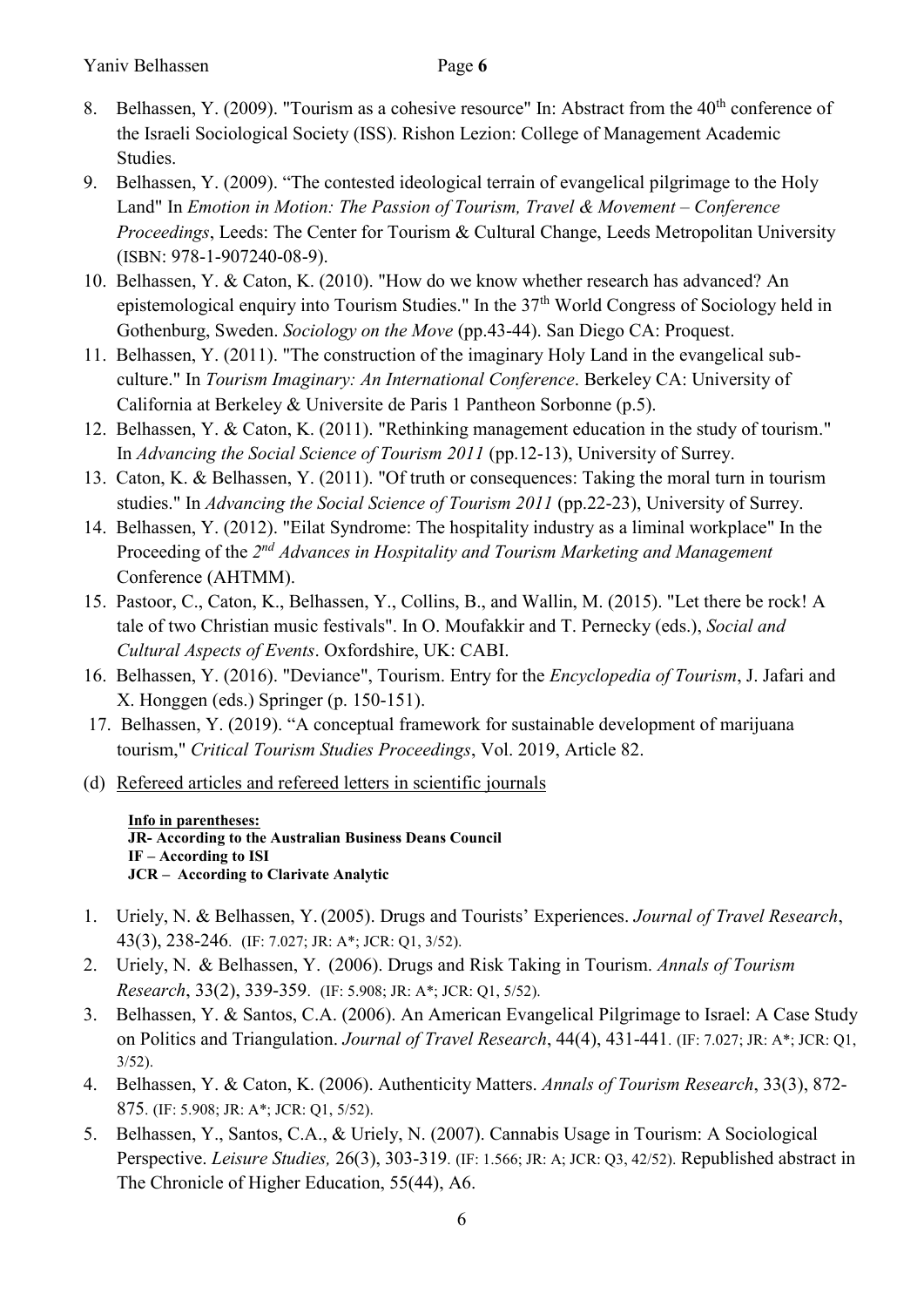- 6. Belhassen, Y. (2007). Inciting the Sociological Imagination. *Annals of Tourism Research*, 34(4), 1078-1081. (IF: 5.908; JR: A\*; JCR: Q1, 5/52).
- 7. Belhassen, Y., Caton, K., & Stewart, W.P. (2008). The Search for Authenticity in the Pilgrim Experience. *Annals of Tourism Research*, 35(3), 668-689. (IF: 5.908; JR: A\*; JCR: Q1, 5/52).
- 8. Santos, C. A. Belhassen, Y. & Caton, K. (2008). Reimagining Chinatown: An analysis of Tourism Discourse. *Tourism Management*, 29(5), 1002-1012. (IF: 7.432; JR: A\*; JCR: Q1, 2/52).
- 9. Belhassen Y. & Ebel, J. (2009). Tourism, Faith and Politics in the Holy Land: An Ideological Analysis of Evangelical Pilgrimage. *Current Issues in Tourism*, 12(4), 359-378. (IF: 4.147; JR: A, JCR: Q1, 10/52).
- 10. Belhassen, Y. (2009). Fundamentalist Christian Pilgrimages as a Political and Cultural Force. *Journal of Heritage Tourism*, 4(2), 131-144. (IF: NA; JR: B; JCR: NA).
- 11. Belhassen, Y. & Caton, K. (2009). Advancing Understandings: A Linguistic Approach to Tourism Epistemology. *Annals of Tourism Research*, 36(2), 335-352. (IF: 5.908; JR: A\*; JCR: Q1, 5/52)).
- 12. Belhassen, Y. & Caton, K. (2011). On the Need for Critical Pedagogy in Tourism Education. *Tourism Management*, 32(6), 1389-1396. (IF: 7.403; JR: A\*; JCR: Q1, 2/52).
- 13. Belhassen, Y. (2012). In Praise of Religious Reflexivity: Fieldwork Reflections. *Critical Arts*, 26(3), 423-440. (Special issues on *Encounters: Researchers as Tourists and Travelers*). ( IF:0.204; JR: NA, JCR: Q4, 39/45).
- 14. Isralowitz, R., Reznik, A. & Belhassen, Y. (2012). Binge Drinking among Israeli Hospitality Workers: Gender and Country of Origin Differences. *Drugs: Education, Prevention & Policy*, 19(2), 181-183. (IF: 1.170; JR: C; JCR: Q4, 30/36).
- 15. Belhassen, Y. & Shani, A. (2012). Hotel Workers' Substance Use and Abuse. *International Journal of Hospitality Management,* 31, 1292-1302. (IF: 6.701; JR: A\*; JCR: Q1, 4/52).
- 16. Isralowitz, R., Reznik, A. & Belhassen, Y. (2012). Work Alienation, Patterns of Substance Use and Country of Origin among Male Hospitality Workers in Israel. *International Journal of Mental Health & Addiction*, 10, 923-926. (IF: 1.648 JR: NA; JCR: Q3, 24/36).
- 17. Belhassen, Y. (2012). Eilat Syndrome: Deviant Behavior among Temporary Hotel Workers. *Tourism Analysis*, 17(5), 673-677. (IF: 0.56; JR: A; JCR: NA).
- 18. Shani, A. Belhassen, Y. & Soskolne, D. (2013). Teaching Professional Ethics in Culinary Studies. *International Journal of Contemporary Hospitality Management*, 25(3), 447-464. (IF: 5.667; JR: A; JCR: Q1, 6/52).
- 19. Belhassen, Y. & Shani, A. (2013). Substance Abuse and Job Attitude among Hotel Workers: Social Labeling Perspective. *Tourism Management*, 34(1), 47-49. (IF: 7.432; JR: A\*; JCR: Q1, 2/52).
- 20. Hillel, D., Belhassen, Y. & Shani, A. (2013). What Makes a Gastronomic Destination Attractive? Evidence from the Israeli Negev. *Tourism Management*, 36, 200-209. (IF: 7.432; JR: A\*; JCR: Q1,  $2/52$ ).
- 21. Caton, K., Pastoor, C., Belhassen, Y., Collins, B. & Wallin, M. (2013). Christian Music Festival Tourism and Positive Peace. *Journal of Tourism and Peace Research* ,3(2), 21-42. (IF:NA; JR: NA; JCR: NA).
- 22. Belhassen, Y. Uriely, N. & Assor, O. (2014). The Touristification of a Conflict Zone: The Case of Bil'in. *Annals of Tourism Research*, 49, 174-189. (IF: 5.908; JR: A\*; JCR: Q1, 5/52).
- 23. Stylidis, D. Belhassen, Y. & Shani, A. (2015). Three Tales of a City: Stakeholders' Images of Eilat as a Tourist Destination. *Journal of Travel Research*, 54(6), 702-716. (IF: 7.027; JR: A\*, JCR: Q1, 3/52).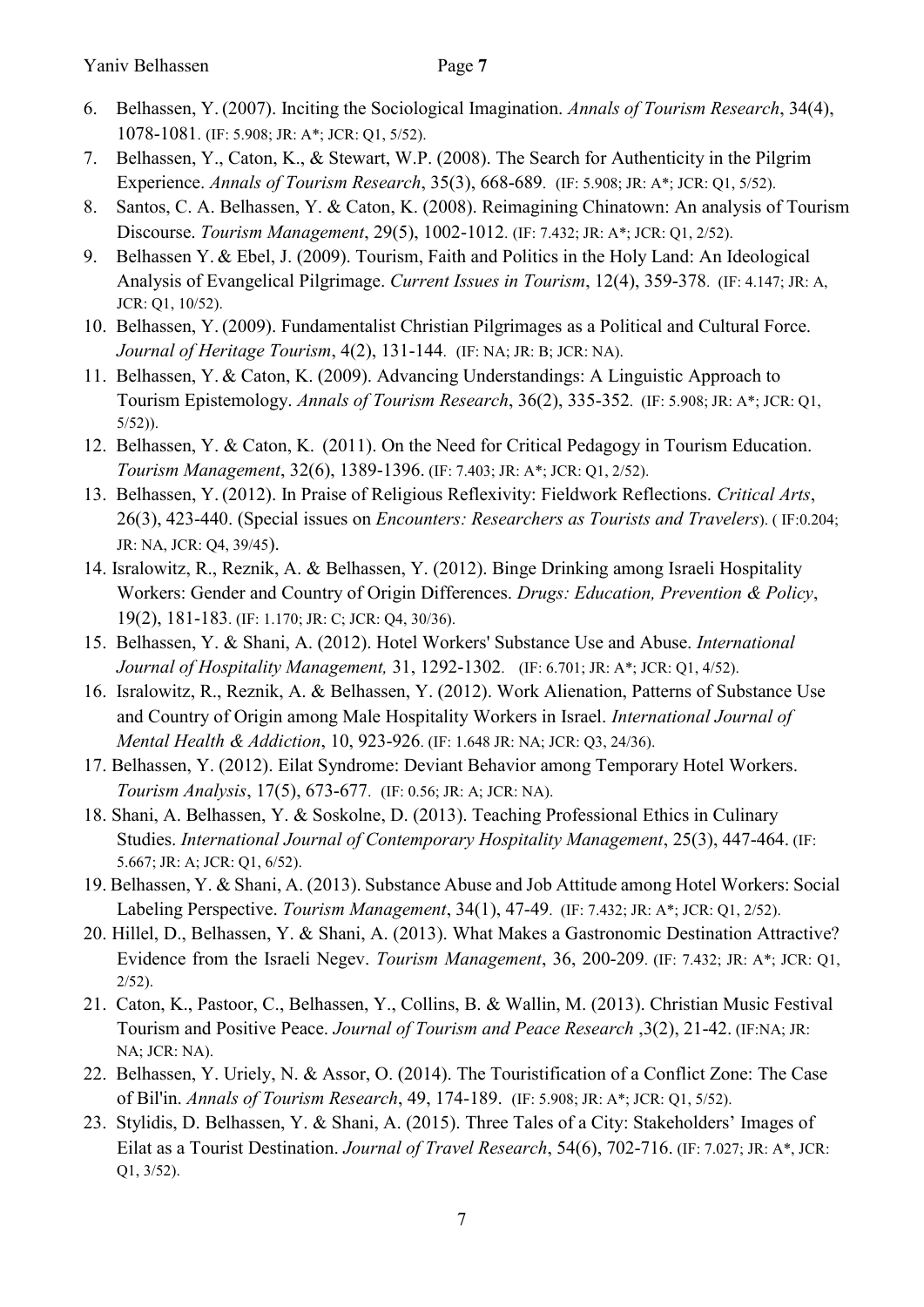- 24. Stylidis, D. Belhassen, Y. & Shani, A. (2017). Destination Image, On-Site Experience and Behavioural Intentions: Path Analytic Validation of a Marketing Model on Domestic Tourists. *Current Issues in Tourism*, 20(15), 1653-1670. (IF: 4.147; JR: A, JCR: Q1, 10/52).
- 25. Stylidis, D. Belhassen, Y. & Shani, A. (2017). Testing an Integrated Destination Image Model across Residents and Tourists. *Tourism Management*, 58, 184-195. (IF:7.432; JR: A\*; JCR: Q1, 2/52).
- 26. Cheer, J.M., Belhassen, Y. & Kujawa, J. (2017). Spiritual Tourism: Entrée to the Special Issue. *Tourism Management Perspectives*, 24, 186-187. (IF 3.648; JR: A; JCR: Q2, 19/52).
- 27. Cheer, J.M., Belhassen, Y. & Kujawa, J. (2017). The Search for Spirituality in Tourism: Toward a Conceptual Framework for Spiritual Tourism. *Tourism Management Perspectives*, 24, 252-256. (IF: 3.648; JR: A; JCR: Q2, 14/52).
- 28. Belhassen, Y. & Bowler, B. (2017). An Interview about Spirituality and Tourism: Theory and Practice in Dialogue. *Tourism Management Perspectives*, 24, 188-192. (IF:3.648; JR: A; JCR: Q2, 14/52).
- 29. Tynyakov, J., Rousseau, M., Chen, M., Figus, O., Belhassen, Y. & Shashar, N. (2017). Artificial Reefs as a Means of Spreading Diving Pressure in a Coral Reef Environment. *Ocean & Coastal Management*, 149(1), 159-164. (IF: 2.482; JR: C; JCR: Q2, 22/64).
- 30. Belhassen, Y., Rousseau, M., Tynyakov, J. & Shashar N. (2017). Evaluating the Attractiveness and Effectiveness of Artificial Coral Reefs as a Recreational Ecosystem Service. *Journal of Environmental Management*, 203(1), 448-456. (IF: 5.547; JR: A; JCR: Q1, 33/265).
- 31. Shnabel, N., Belhassen, Y. & Mor, S. (2018). From Victimhood to Peace Activism: The Potential Role of Personal Loss and Inclusive Victim Beliefs. *Group Processes & Intergroup Relations,*  21(8), 1144-1154. (IF: 2.54; JR: B; JCR: Q1, 15/64).
- 32. Belhassen, Y., & Jackson, A. (2018). The Case for a Regulatory Cannabis Enclave in the Resort City of Eilat. *International Journal of Mental Health & Addiction*, 16(4), 828-831. (IF: 1.648; JR: NA, JCR: Q2, 24/36).
- 33. Caton, K., Pastoor, C., Belhassen, Y., Collins, B. & Wallin, M. (2018). Rock of Our Salvation: Ideological Production at the Christian Youth Music Festival. *Annals of Leisure Research*, 21(4), 440-461. (IF: 1.6; JR: B, JCR: NA).
- 34. Belhassen, Y., Cheer, J.M. & Kujawa, J. (2019). Why We Still Go on Pilgrimages? *Journal of Tourism & Hospitality*, 7(6), 392-393. (IF: 0.325; JR: N/A, JCR: NA).
- 35. Wen, J., Meng, F. Ying, T. & Belhassen, Y. (2020). A Study of Segmentation of Cannabis-Oriented Tourists from China Based on Motivation. *Current Issues in Tourism*. 23(1), 36-51. (IF: 4.147; JR: A, JCR: Q1, 10/52).
- 36. Belhassen, Y., Caton, K. & Vahaba, C. (2020). Boot Camps, Bugs, and Dreams: Metaphor Analysis of Internship Experiences in the Hospitality Industry. *Journal of Hospitality, Leisure, Sport & Tourism Education*. 27, 100228. (IF: 1.439; JR: B, JCR: Q3, 156/263).
- 37. Belhassen, Y. (2020). Metaphors and Tourism Paradoxes. *Tourism Management*. 79, 104095. (IF: 7.432; JR: A\*; JCR: Q1, 2/52).
- 38. Belhassen, Y. (2022). Work, Leisure and the Social Order: Insights from the Pandemic. *Annals of Leisure Research*. (Accepted for publication)
- (e) Unrefereed professional articles and publications
- 1. Shani, A. & Belhassen, Y. (2009). Tourism Destination Development and Branding, *Anatolia: An International Journal of Tourism & Hospitality Research*, 20(2), 471-473.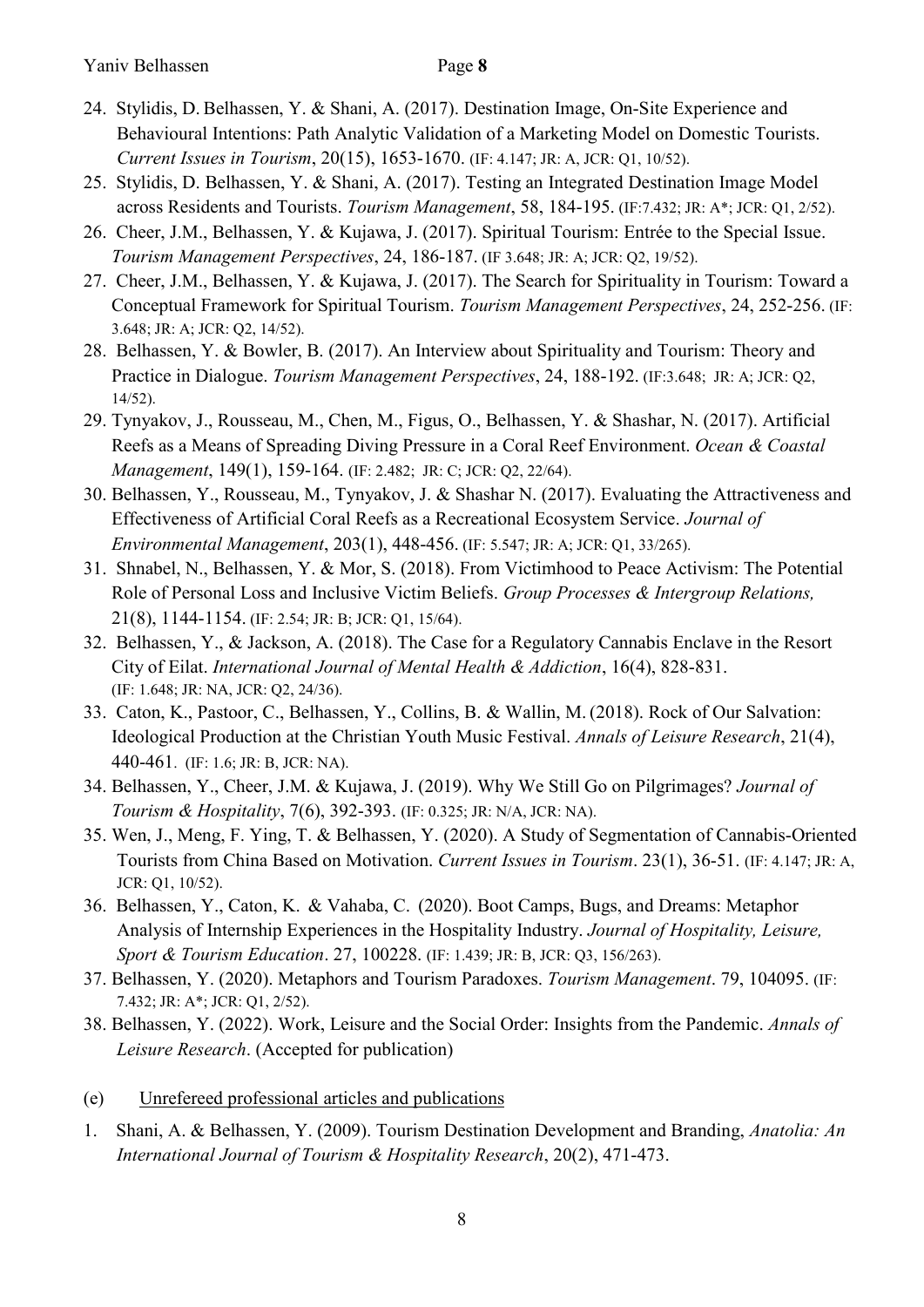- 2. Belhassen, Y. (2011). Review of J. Tribe's book "Philosophical Issues in Tourism", *Tourism Analysis*, 16, 385-386.
- 3. Belhassen, Y. (2017). Review of A. Maddrell, A. Terry & T. Gale, "Sacred Mobilities: Journeys of Belief and Belonging". *Journal of Tourism & Cultural Change*, 15(4), 403-405.
- 4. Belhassen, Y. (2019). All-inclusive Illusion. *Alaxon: A digital magazine for thoughts, articles of*  notes and new ideas, Published on October 6<sup>th</sup>, 2019, (In Hebrew).
- 5. Bellhassen, Y. (2020). Deviance and Leisure. *Alaxon*: *A digital magazine for thoughts, articles of notes and new ideas,* Published on September 26th, 2020, (In Hebrew).

# (f) Classified articles and reports

- 1. Belhassen, Y. (2007). An analysis of the tourism development plans in "Emek Sasgon" near Timna National Park. Invited by the Forum for *Emek Sasgon* to be presented as an excerpt opinion in court.
- 2. Belhassen, Y., Isralowitz, R. & Reznik, A. (2013). Eilat: Patterns of Substance Use among Hotel Workers. A Report to the Israel Ministry of Tourism (Hebrew).

# • **Lectures and Presentations at Meetings and Invited Seminars not Followed by Published Proceedings**

- (a) Invited plenary lectures at conferences/meetings
	- 1. (October 15, 2009). "Epistemological understanding of tourism scholarship". Presented at the conference "Tourism Destination Development & Branding". Ben-Gurion University of the Negev, Eilat, Israel. Also paper published in *Tourism Destination Development and Branding – Conference Proceedings* (p.161) (ISBN 978-965-91467-0-3)
- 2. (February 9, 2012). "Smoking under the tourist gaze" Invited lecture as a guest speaker in Thompson Rivers University's International Days, Kamloops BC, Canada.
- 3. (January 12, 2018). "Substance use among hotel employees in Eilat". Invited plenary lecturer for the symposium "Health Implications of Marijuana Use: The Colorado Experience for Informed Decision-Making in Israel" (January 6-14, 2018). Dead Sea, Israel.
- 4. (February 24, 2020). "Sustainable development and the future of Eilat." Invited plenary lecture for the 29th conference of the Federmann Center for the Study of Rationality (The Hebrew University), Eilat, Israel.
- (b) Presentations of papers at conferences/meetings
	- 1. Belhassen, Y. "Sociological aspects of marijuana use in tourism", presented at the conference: "Cannabis: Social Aspects and Law Enforcement", hosted by the Institute of Criminology, Faculty of Law, The Hebrew University at Jerusalem (June 3, 2003).
	- 2. Belhassen. Y and Uriely, N. "Drug and the tourist's experience". Presented 2th Israeli Academics Tourism Forum (IATF), hosted by the Centre for Tourism, Pilgrimage and Recreation Research, University of Haifa (January 21, 2004).
	- 3. Belhassen, Y. "Drug tourism" Presented at the 35th Conference of the Israeli Sociological Society (ISS), Ben-Gurion University, Beer-Sheva, Israel (February 2004).
	- 4. Belhassen, Y. and Uriely, N. "Risks and drugs in tourism". Presented at the 3th Israeli Academics Tourism Forum (IATF), hosted by Ben-Gurion University of the Negev (January 5, 2005).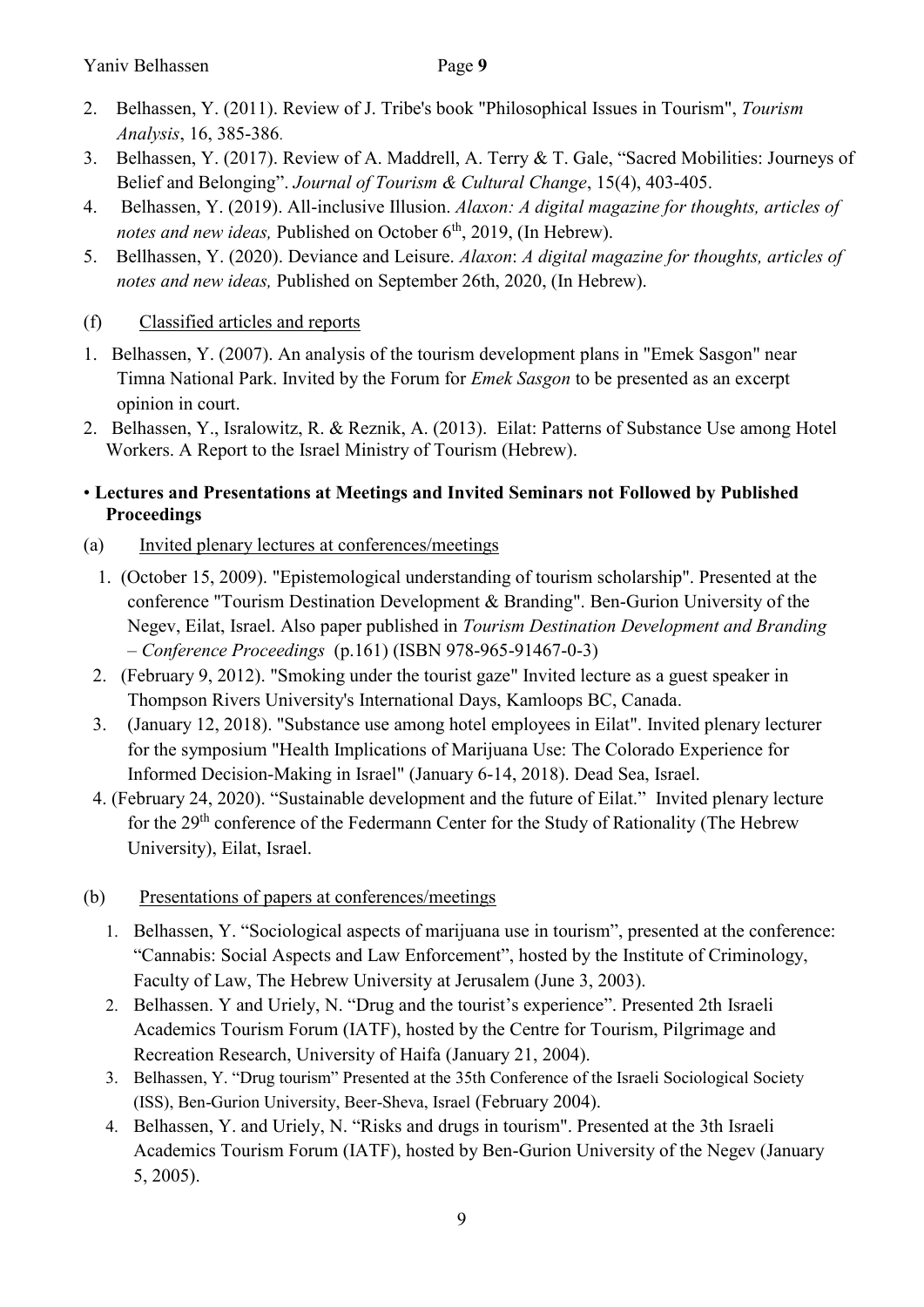- 5. Uriely, N. and Belhassen, Y. "Drugs and tourist experiences", presented at the XVI World Congress of Sociology (ISA), Durban, South Africa (25 July, 2006).
- 6. Belhassen, Y. "Protestant fundamentalism and environmentalism." In *Human Dimension of Environmental System* (Abstracts from Conference) and a poster presented at Environmental Horizons 2007 Conference, The annual conference of Environmental Council of the University of Illinois, Urbana IL, USA (April 25, 2007).
- 7. Belhassen, Y., Caton, K. and Stewart W. P. "The search for authenticity in pilgrimage". Presented at Heritage and Cultural Tourism Conference, Department of Geography**,** Brigham Young University Jerusalem, Center for Near Eastern Studies (June 17, 2008).
- 8. Belhassen, Y. and Ebel, J. "Faith, politics and tourism: Ideological analysis of evangelical tourism to Israel." Presented at the 7th IATF conference, hosted by the Center for Tourism, Pilgrimage and Recreation Research, University of Haifa (February 16, 2009).
- 9. Belhassen, Y. "Tourism as a cohesive resource." Paper presented in the 40th conference of the Israeli Sociological Society (ISS), College of Management Academic Studies (Feb. 18, 2009).
- 10. Belhassen, Y., Santos, C. and Caton, K. "Discursive Analysis of Urban Tours: The Case of Chinatown Chicago". Presented at the 8<sup>th</sup> Israeli Academics Tourism Forum (IATF), hosted by the Hebrew University at Jerusalem (Feb. 18, 2010).
- 11. Belhassen, Y. and Caton, K. "Critical Thinking as a Pedagogical Device in Tourism Studies." In Abstract from the Annual conference of the Israeli Academics Tourism Forum (IATF). Held in the Center for Academic Studies at Or-Yeuda (Feb. 3, 2011).
- 12. Belhassen, Y. "The construction of the imaginary Holy Land in the evangelical sub-culture." In *Tourism Imaginary: An International conference*. Berkeley CA: University of Californian at Berkeley & Université de Paris 1 Panthéon Sorbonne (p. 5) (Feb. 19, 2011).
- 13. Belhassen, Y. and Caton, K. "On the need for critical pedagogy in tourism education." In *Tourism Education Futures Institute* (TEFI), 2011 World Congress, *Activating Change in Tourism Education*, Temple University, Philadelphia, USA (May 19, 2011).
- 14. Shani, A. and Belhassen, Y. "Teaching Ethics to Culinary Art Professionals". Presented at the 10th IATF conference, hosted by the Department of Hotel & Tourism Management, Ben-Gurion University of the Negev (Feb. 13, 2012).
- 15. Belhassen, Y. and Shani, A. "Substance Use and Abuse among Hotel Staff in Eilat". Presented at the 11th IATF conference, hosted by the Department of Tourism & Hotel Management, Kinneret College (Feb. 13, 2013).
- 16. Hillel, D., Belhassen, Y. and Shani, A. "What makes a gastronomic destination attractive?" Presented at the 11th IATF conference, hosted by the Department of Tourism & Hotel Management, Kinneret College (Feb. 13, 2013).
- 17. Caton, K., Pastoor, C., Belhassen, Y., Collins, B., and Wallin, M. "Upon This Rock I Will Build My Church": Constructions of Christianity (and Their Consequences) At American Religious Youth Music Festivals. Presented at the. International Conference on Religious Tourism and Tolerance, Dedeman Konya, Turkey (May 12, 2013).
- 18. Shani, A., Belhassen, Y. and Soskolne, D. "Professional Ethics in Culinary Art Training Programs. Presented at the 5<sup>th</sup> International Critical Tourism Studies Conference, Sarajevo, Bosnia Herzegovina (June 26, 2013).
- 19. Belhassen, Y. Uriely, N. and Assor, O. The Touristifcation of a Conflict Zone: the Case of Bil'in. Presented at the 5th International Critical Tourism Studies Conference, Sarajevo, Bosnia Herzegovina (June 27, 2013).
- 20. Caton, K., Pastoor, C., Belhassen, Y., Collins, B., and Wallin, M. "The Rock of Our Salvation": Ideological and Identity Production at the Christian Youth Music Festival.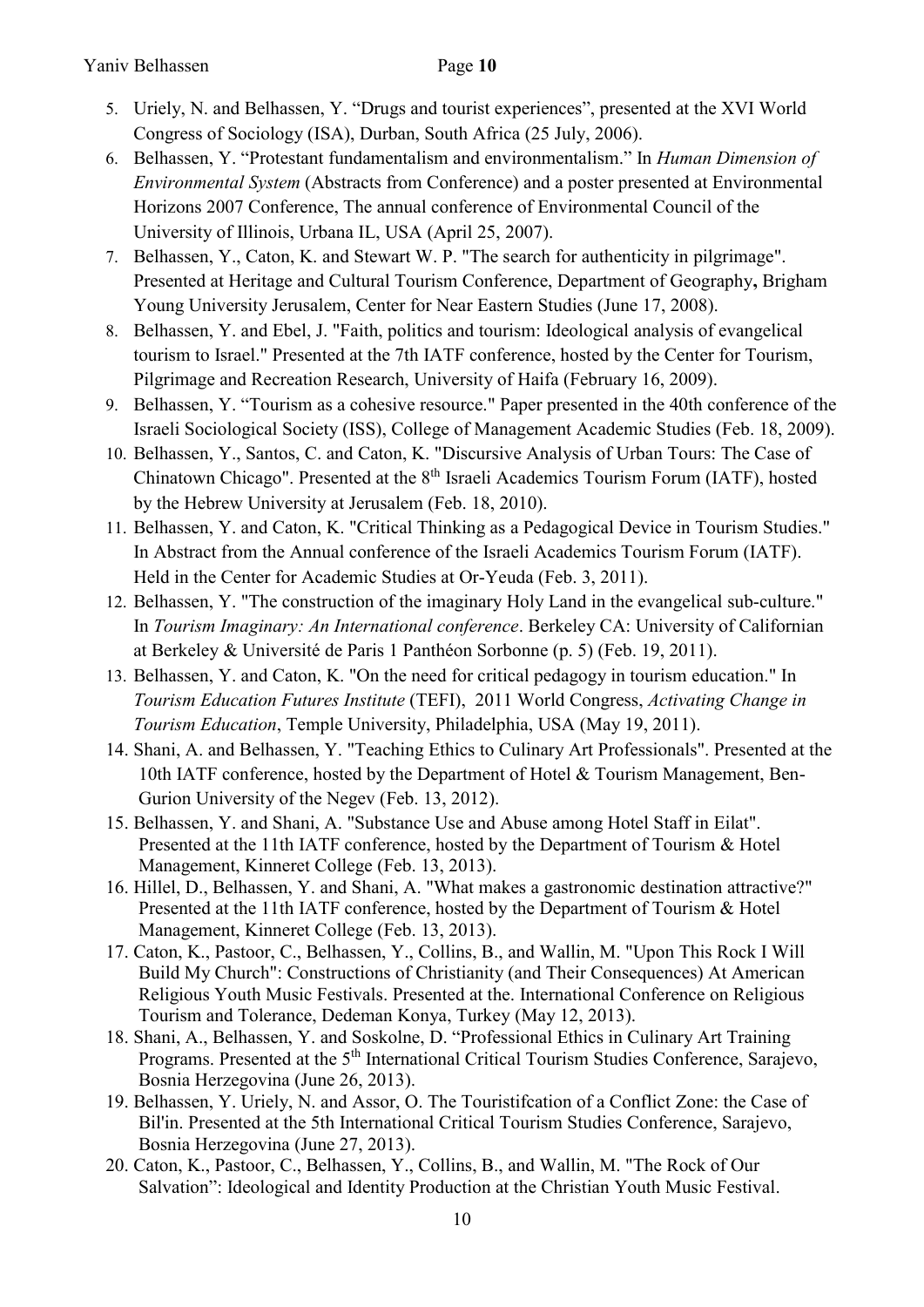Presented at the 5th International Critical Tourism Studies Conference, Sarajevo, Bosnia Herzegovina (June 27, 2013).

- 21. Belhassen, Y. "Political Tourism in the West Bank." Presented at the 38th World Congress of Sociology held in Yokohama, Japan. Facing an Unequal World: Challenges for Global Sociology. (p. 78) (July 19, 2014).
- 22. Belhassen, Y. "Theater of the Oppressed in the Hospitality Industry" Presented in the 2<sup>nd</sup> Hospitality Now Conference, Deventer, The Netherlands (July 2, 2015).
- 23. Belhassen, Y. Uriely, N, & Assor, O. "The Touristification of a Conflict zone: The case of Bil'in" presented at ATLAS conference 'Risk in travel and tourism: Geographies, behaviours and strategies. Lisbon, Portugal (October 21, 2015).
- 24. Belhassen. Y. "Tourists in a Conflict Zone: A Grassroots Leadership Perspective." Paper presented in the 26th CAUTHE conference, Sydney, Australia (February 9, 2016).
- 25. Belhassen, Y., Rousseau, M., Tynyakov, J. and Shashar, N. "How Can the Artificial be Made Authentic? A Study on Artificial Coral Reefs." Paper presented at the  $7<sup>th</sup>$  ICOT conference. Chiang Mai, Thailand (June 30, 2017).
- 26. Addis, E., Belhassen, Y. & Litvak-Hirsh, T. "Roots tourism of the first and second generations of Ethiopian Jews." Presented at the 49th Conference of the Israeli Sociological Society (ISS), Ben-Gurion University of the Negev, Beer-Sheva, Israel. (January 30, 2018).
- 27. Belhassen, Y., Addis, E. & Litavk-Hirsh, T. "Roots Tourism of Israeli Ethiopian Jews: Stories of Identity Reformulation." Presented at the 39<sup>th</sup> World Congress of Sociology held in Toronto (July 17, 2018).
- 28. Belhassen. Y. Caton, K. & Vahaba, C. "Vocational Narratives about Academic Internship Program in the Hospitality Industry." Presented at the 2<sup>nd</sup> Critical Tourism Studies North America (CTSNA) held in Kamloops BC, Canada (August 21, 2018).
- 29. Belhassen, Y. "A conceptual framework for sustainable development of marijuana tourism." Presented at the 8<sup>th</sup> International Critical Tourism Studies Conference held in Ibiza, Spain (June 27, 2019).
- 30. Belhassen, Y. & Demeyère, C. "Liberating Theatre in the Realm of Tourism". Presented at the 2nd Critical Tourism Studies North America (CTSNA), held in UQAM, Montréal, Canada / hybrid (June 19-22, 2021).
- 31. Belhassen, Y. "In search of place's meaning in art". Invited lecture for the academic program in *Kulna Yeruham* and Sapir Academic College, Israel (October 25, 2021).
- (c) Presentations at informal international seminars and workshops
- 1. (July 30, 2002). "The phenomenological approach to drug-related experiences in tourism", Presented at Departmental seminar in Organizational Behavior, Bergische University, Wuppertal, Germany.
- 2. (October 29, 2004). "Drugs and Tourist Experiences", presented at the Tourism Brown Bag Seminar of the Tourism Laboratory for Economic and Social Behavior Research, University of Illinois at Urbana-Champaign.
- 3. (February 9, 2012). "Evangelical pilgrimage to the Holy Land", Faculty of Adventure, Culinary Arts and Tourism, Thompson Rivers University, BC Canada.
- 4. (February 12, 2012). "Political dynamics and grassroots protests against tourism projects in Israel: The cases of Timna National Park and Palmachim Beach, Faculty of Adventure, Culinary Arts and Tourism, Thompson River University, BC Canada.
- 5. (November 13, 2013). "Psychoactive substance use among hotel employees in Eilat", Departmental Seminar, Department of Hotel & Tourism Management, Ben-Gurion University of the Negev.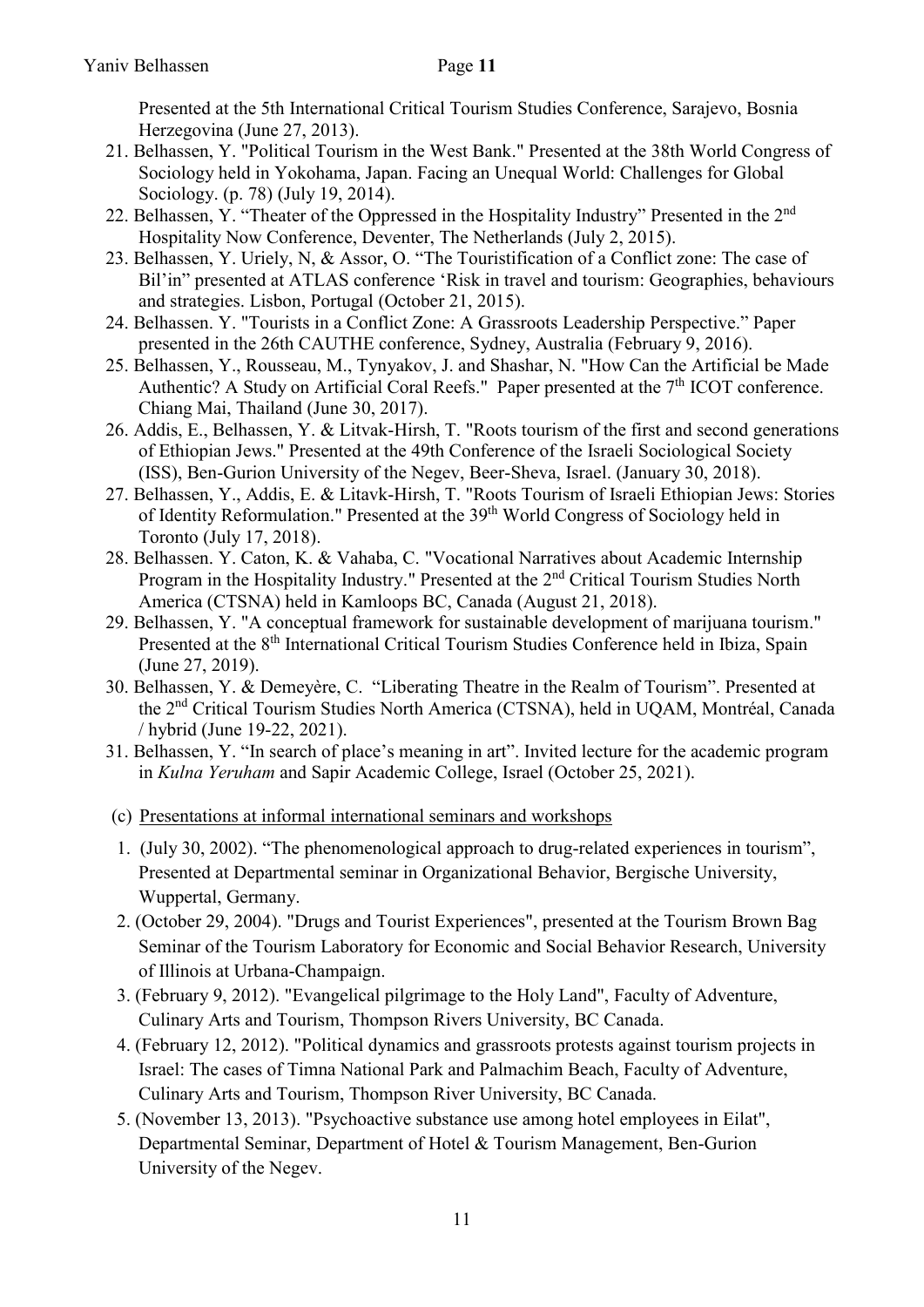- 6. (October 13, 2015). "Political tourism to Bil'in: Beyond political consumerism and activism", Invited lecture. Hosted by the National Centre for Australian Studies, Master of International Sustainable Tourism Program, Monash University.
- 7. (February 8, 2016). "The Israeli-Palestinian Memorial Ceremony: From Memory to Activism. A seminar at the School of Social Sciences and Psychology", University of Western Sydney.
- 8. (July 13, 2016). "The role international tourists in conflict zones: The case of Bil'in". A seminar presented at the Hague Symposium, The International Peace & Security Institute.
- 9. (October 30, 2019). "Political tourism in the West Bank. An invited lecture for a tour-guide workshop". Invited lecturer by Forum Ziviler Friedensdienst (ZFD), Jerusalem.
- (d) Seminar presentations at universities and institutions
- 1. (December 15, 2002). "Backpackers and drugs abuse" (panel), The Israeli Backpacking Experience, The Van Leer Jerusalem Institute at Jerusalem.
- 2. (November 12, 2003). "The risk consciousness of drug tourists", presented at departmental seminar in the Institute of Criminology, The Hebrew University at Jerusalem.
- 3. (March 27, 2008). "Coping with the impacts of tourism", Invited lecture for Mandel Leadership Institute, Israel.
- 4. (January 9, 2008). "Christian Zionist tourism to the Holy Land", Departmental Seminar, Department of Hotel & Tourism Management, Ben-Gurion University of the Negev.
- 5. (March 31, 2009). "The religious and cultural roots of Christian-Zionist tourism to Israel", Academic Seminar in Eilat Campus, Ben-Gurion University.
- 6. (November 21, 2010). "The role of the media in the coverage of tourism" (Panel Discussion), The Annual Conference of Tel Aviv Journalists' Association, Eilat.
- 7. (August 30, 2017). "Sex, drug & the Jazz Festival: What can be learned from the touristification of Jazz". Invited lecture for the Jazz festival, Eilat, Israel.
- 8. (November 23, 2017). "Eilat Syndrome: Psychoactive substance use among hospitality employees", Invited lecture for Mandel Program for Local leadership in Yeruham and Ramat Hanegev.
- 9. (November 13, 2018). "Opportunities and challenges for tourism and hospitality in the 21th century", An invited lecture for Isrotel's Succession Planning Program.
- 10. (December 12, 2018). "Deciphering Eilat's paradox: A conceptual toolkit for the examination of residents' attitude toward tourism in a resort town." An invited lecture for Mandel Program for Local leadership in Eilat-Eilot, Israel.
- 11. (March 28-29, 2019). "Evaluating and analyzing human-dolphin encounters" An invited lecture to a professional course for marine biologists at the Dolphin Reef, Eilat.
- 12. (March 29, 2019). "The connection between Adloyada, Mardi Gras and Venice Carnival: Deviant behavior and social order at public events." An invited lecture for Kibbutz Samar.
- 13. (August 2, 2019). "The challenges and opportunities of commodifying the Bedouin culture for tourism purposes." An invited lecture for "A New Dawn in the Negev" (An Arab-Jewish community development organization based in Rahat, Israel)
- 14. (August 14, 2019). "Gastronomic attractiveness of tourism destination: Deciphering the case of the Negev." An invited lecture for the Center for Business & Entrepreneurship, Ramat HaNegev Regional Council.
- 15. (January 4, 2022). "Leisure in the time of Pandemic: Evidence from the Old City of Beer-Sheva"), presented at departmental seminar in the Department of Art History, Haifa University.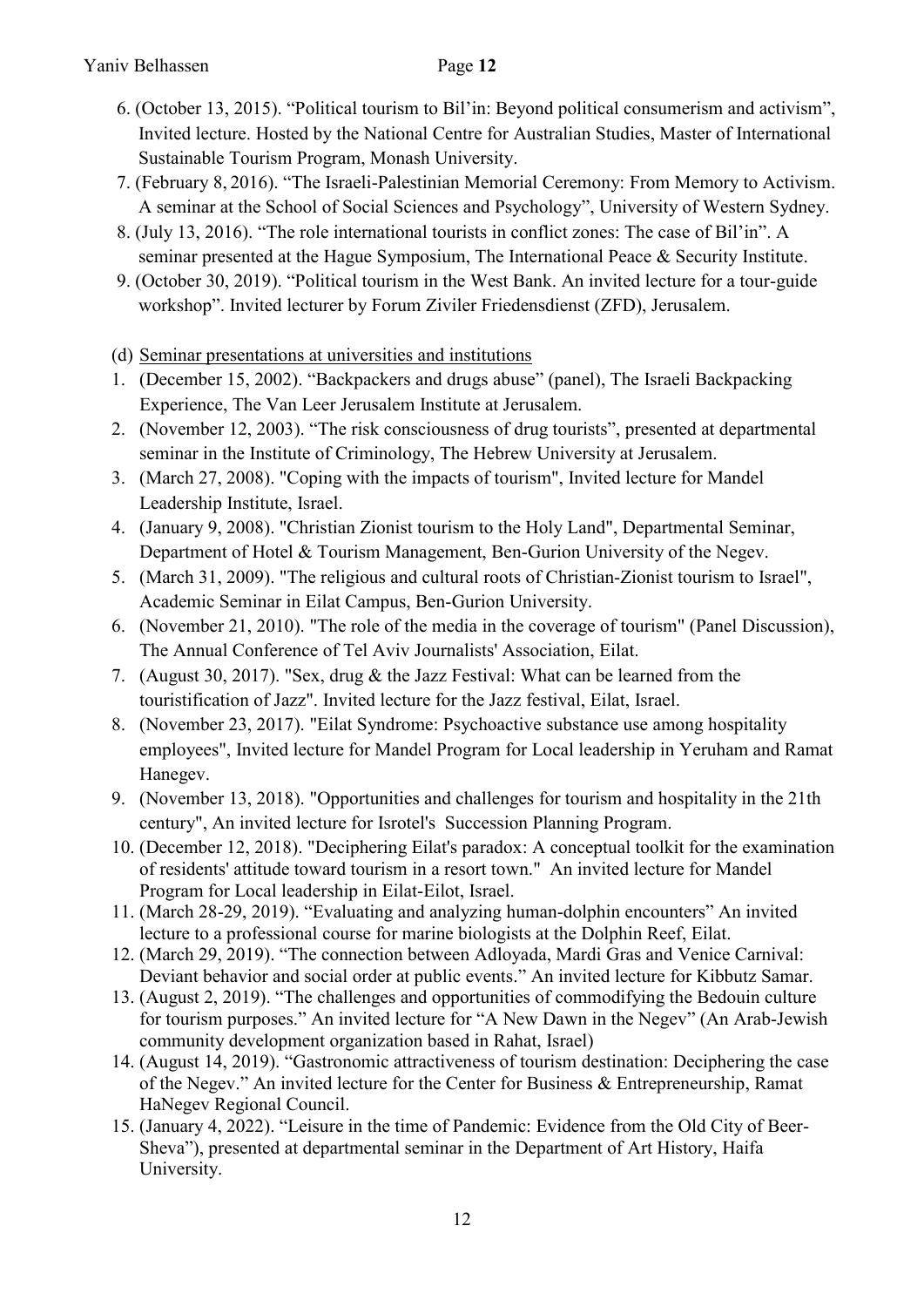# **Research Grants**

| 2003    | The Israeli Anti-Drugs Authority – Research Grant, one year (\$2800).             |
|---------|-----------------------------------------------------------------------------------|
| 2008    | UIA Federation Canada, fund raising for IATF conference at Eilat Campus (\$4600). |
| 2012-13 | Israel Ministry of Tourism. Research Grant, one year (\$6400).                    |
| 2013-14 | The College of Management Academic Studies, Research Grant, one year (\$3000).    |

# **Synopsis of Research**

My research interests span two main areas. The first includes social and managerial aspects of tourism and leisure as industries and social practices; the second examines pedagogical and epistemological questions relating to the development and establishment of *tourism studies* as an academic field. My theoretical inclination to offer a critical reading of the realities I examine is what unites these two areas of interest, in addition to the topic of tourism, which is related to my academic training and institutional affiliation.

The main hypothesis of my first line of research is that tourism and leisure are unique windows through which the characteristics of society and of the participating elements can be understood. To date, I have examined specific practices such as psychoactive substance use in tourism (Belhassen, 2012; Belhassen, Santos & Uriely, 2007; Uriely & Belhassen, 2005, 2006;), evangelical travel practices (e.g., Belhassen, Caton & Stewart, 2008; Belhassen, 2009; Pastoor et al., 2016), spirituality and tourism (e.g., Belhassen & Bowler, 2017), political aspect of tourism in the Israeli-Palestinian space (Belhassen & Ebel, 2009; Belhassen, Uriely & Assor, 2014) and the artificial coral reefs application for diving tourism purposes (Belhassen et al, 2017; Tynyakov et al, 2017) in an attempt to inductively understand the social factors creating the conditions leading to their formation, as well as their social implications.

I am naturally inclined towards words rather than numbers, so I have largely used qualitative tools in my research. For instance, I have employed critical discourse analysis as a methodological lens in my exploration of urban tours to Chinatown Chicago (Santos, Belhassen & Caton, 2007), and the potential of gastronomic tourism in the Negev (Hillel, Belhassen & Shani, 2013). At the same time, I feel comfortable using statistical techniques when needed. For example, in a research project among hotel employees in Eilat, which was partly funded by the Israeli Ministry of Tourism, I used statistical means to examines workers' substance use habits in light of their attitude toward their jobs and their temporary stay in the city (Belhassen, 2012). Similarly, in an ongoing research project, I used various statistical techniques in order to understand tourists' behavior and attitudes toward artificial and natural coral reefs in Eilat (Belhassen et al, 2017).

My second line of research focuses on the epistemology of tourism research as a relatively young field of study. My work has focused on an attempt to map academic knowledge on tourism and its disciplinary roots (Belhassen & Caton, 2009; Belhassen, 2020). I have also attempted to provide current and future generations of tourism researchers with a reflective perspective on the theoretical, practical and ethical goals of research and pedagogy (Belhassen, 2007).

My diverse research interests reflect my passion for the topics I study. My passion for knowledge creation also helped me coin and develop new terms, which enrich the growing tourism scholarship, such as *Eilat Syndrome* in my study of deviant behavior among hospitality workers (Belhassen, 2012), *theoplacity* in my phenomenological study on evangelical pilgrimage (Belhassen, Caton & Stewart, 2008), *tourism morphology* in my epistemic study of tourism